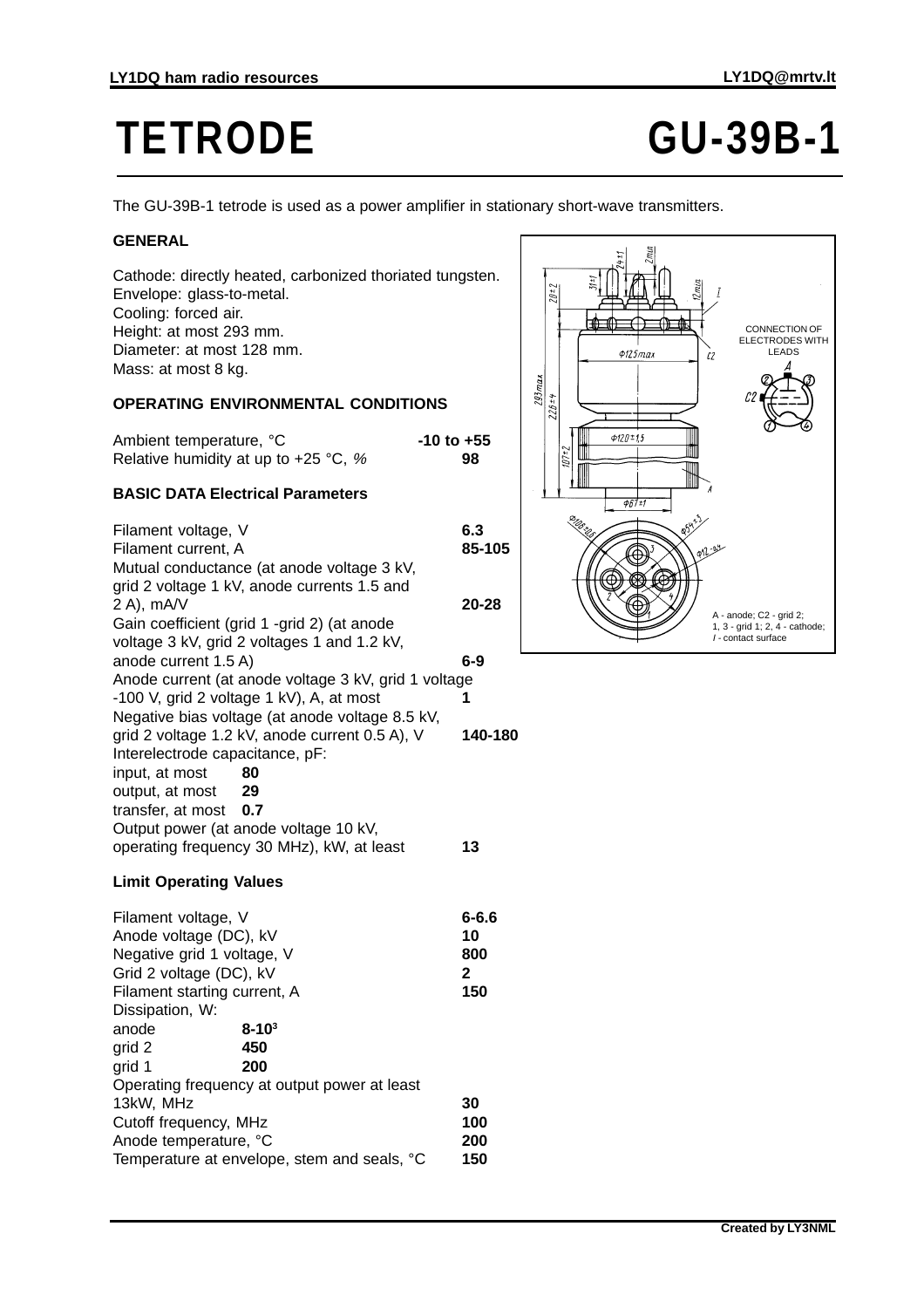#### **LY1DQ ham radio resources LY1DQ@mrtv.lt**